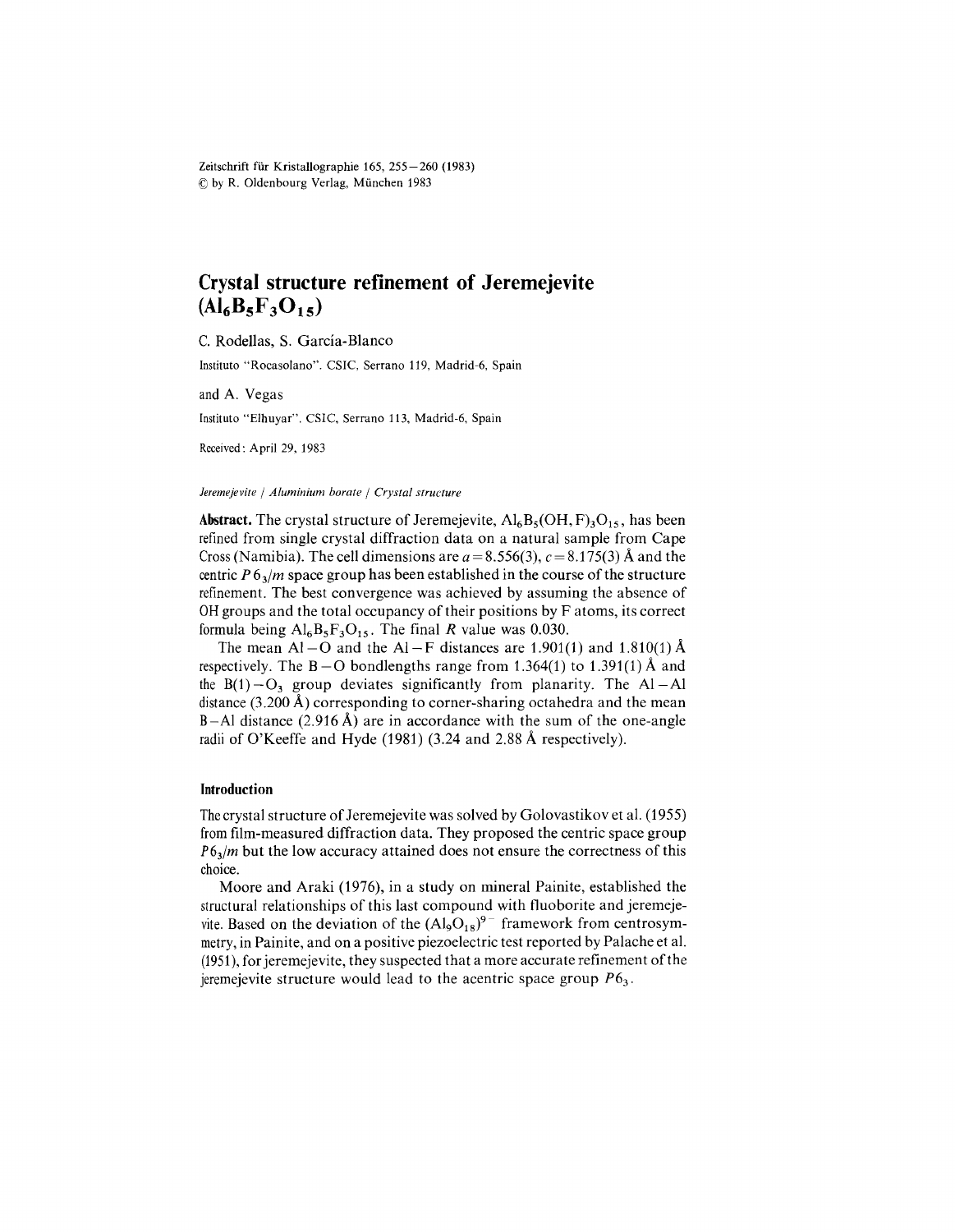**Table 1.** Crystal data for jeremejevite

| Formula:<br>Space group:<br>$a = 8.556(3)$ Å<br>$c = 8.175(3)$ Å | $Al6B3F3O15$<br>$P6_3/m$ | $V = 518.29(3)$ Å <sup>3</sup><br>$Z=2$<br>$D_e = 3.2872$ Mgm <sup>-3</sup><br>$\mu(MoK\alpha) = 0.76916$ mm <sup>-1</sup> |
|------------------------------------------------------------------|--------------------------|----------------------------------------------------------------------------------------------------------------------------|
|                                                                  |                          |                                                                                                                            |

To solve this indetermination and because we are interested in the crystal chemistry of anhydrous borates, specially in the geometry of the  $BO<sub>3</sub>$  group, we have undertaken the present investigation.

### **Experimental**

Single crystals were extracted from a mineral sample from Cape Cross (Namibia). They were pale blue hexagonal prisms. An irregular fragment of them was used to collect data on an automatic four-circle diffractometer, using graphite-monochromated MoKa radiation. The crystal data are given in Table 1.

A total of 963 Friedel pairs were measured in the  $\omega$  scan mode, leading to 868 averaged independent reflexions. 150 of them were considered as unobserved and not taken into account in the refinement. The intensities were corrected by Lorenz and polarization factors, but no absorption correction was applied  $(\mu R = 0.23)$ . Atomic scattering factors for neutral atoms and anomalous dispersion coefficients for Al, F and O were taken from International Tables for X-ray Crystallography (1974).

Least-squares refinement on *F's* was started in the centric space group *P* 6<sub>3</sub>/m from the parameters obtained by Golovastikov et al. (1955), but their *x* and *y* coordinates must be interchanged with each other to fit with our righthanded cell. In the course of refinement, the thermal parameter for 0(4) (corresponding to OH in the primitive formula assumed for jeremejevite) beca me negative, indicating a lowering of the assumed electron density for this position. Substitution of O by F in the calculation, made the anisotropic refinement to converge rapidly and the temperature factors for F became positive, with values similar to those of the other light atoms in the structure.

Weights were applied by the program PESOS (Martínez-Ripoll and Cano, 1975) and were of the type  $\omega = k/\sigma^2$ , with  $\sigma = a + b|F_0| + c|F_0|^2$ <sup>1</sup>. The final *R* was 0.030,  $R_{\omega} = 0.032$ . The atomic coordinates are collected in Table 2.

 $<sup>1</sup>$  Additional material to this paper can be ordered referring to the no. CSD 50486, name(s) of</sup> the author(s) and citation of the paper at the Fachinformationszentrum Energie Physik Mathematik, D-7514 Eggenstein-Leopoldshafen 2, FRG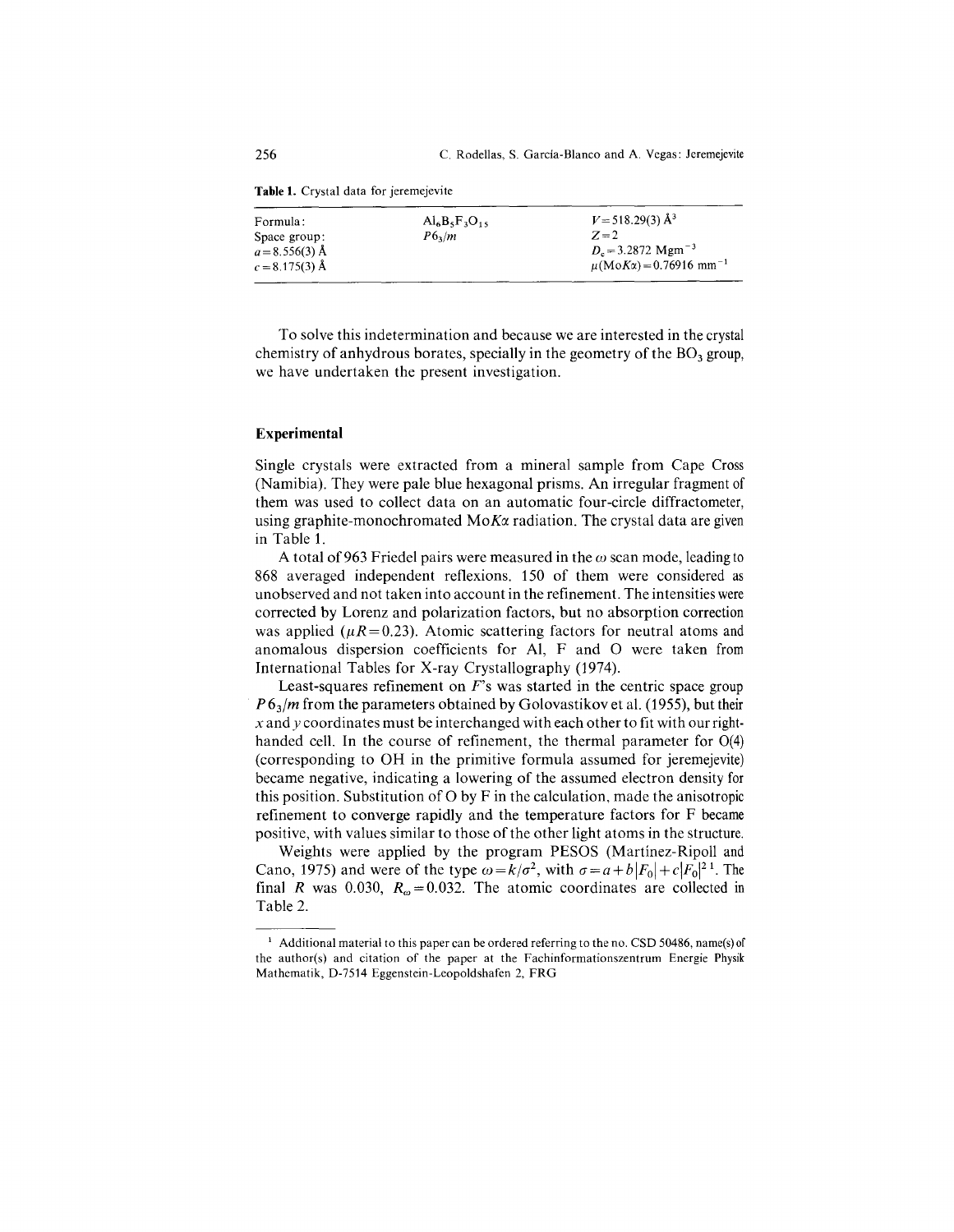C. Rodellas, S. Garcia-Blanco and A. Vegas: Jeremejevite 257

**Table** 2. Final atomic parameters for jeremejevite,

 $U_{eq} = 1/3 \Sigma (U_{ij} \cdot A_i^* \cdot A_j^* \cdot A_i \cdot A_j \cdot \cos (A_i, A_j))$ . e.s.d's are given in parenthes Atom *x*  $U_{\infty}(\mathring{A}^2)$ *y z*

| ,,,,,,, | A           |             |                | $V_{eq}$ ( $\sim$ ) |
|---------|-------------|-------------|----------------|---------------------|
| Al      | 0.35261(5)  | 0.01544(5)  | 0.07532(5)     | 0.0038(2)           |
| F       | 0.50014(15) | 0.11314(16) | 0.25000        | 0.0056(6)           |
| O(1)    | 0.28512(13) | 0.19661(12) | 0.10135(12)    | 0.0046(4)           |
| O(2)    | 0.56079(12) | 0.15000(11) | $-0.05455(12)$ | 0.0045(4)           |
| O(3)    | 0.30286(18) | 0.18636(18) | 0.75000        | 0.0050(7)           |
| B(1)    | 0.23322(26) | 0.00232(25) | 0.75000        | 0.0048(9)           |
| B(2)    | 0.66667     | 0.33333     | $-0.05402(30)$ | 0.0047(12)          |
|         |             |             |                |                     |



Fig. 1. Drawing of the jeremejevite structure viewed along the c axis and showing the  $AIO_5F$ octedra and the  $B(2)O<sub>3</sub>$  triangles

A final refinement was tried in the space group  $P6<sub>3</sub>$ , and a high correlatio was observed between parameters of splitted atoms. To minimize this correlation, two atom groups were alternatively refined during several cycles, but convergence was difficult to attain and the temperature factors for 3 atoms were always negative. This lead us to establish the centric space group *P63/m* for jeremejevite.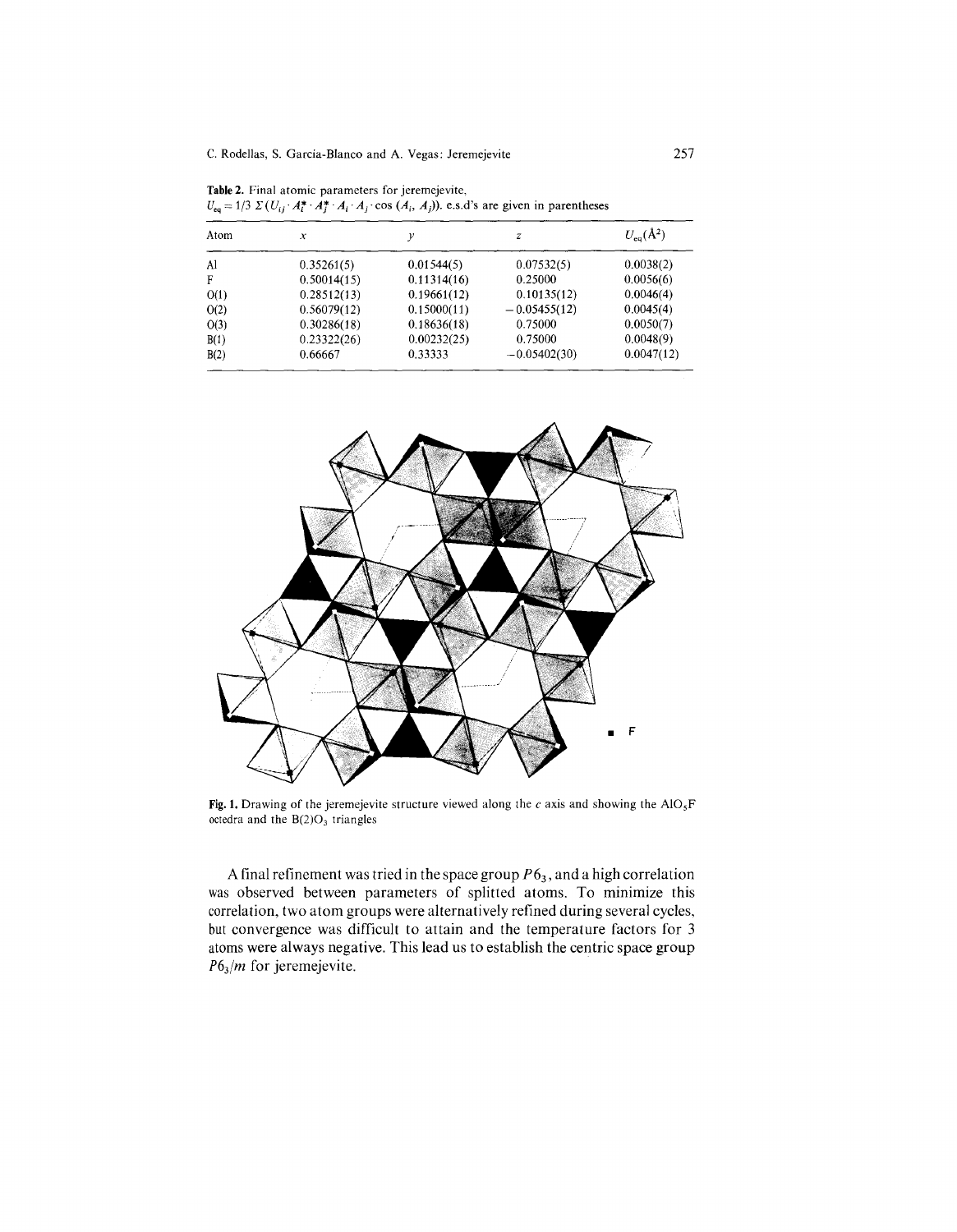#### **Discussion**

It is not our aim to describe again the structure, for which, the reader should be referred to the articles cited above, but to illustrate this work, a section of the structure, viewed along the *e* axis, has been drawn in Figure 1. Our drawing is inverted with respect to that published by Golovastikov et al.

All the interatomic distances and angles are collected in Table 3. The Al-O distances are similar to those expected for an  $AIO<sub>6</sub>$  octahedron, with an average Al - O distances of 1.901 Å, as compared with 1.91 Å from the radii values given by Shannon and Prewitt. On the other hand, the Al- F distances,  $d_{A1-F} = 1.810(1)$  Å are, as expected, shorter than the Al-O distances and agree well with the values observed in other compounds as

Table 3. Interatomic distances (Å) and angles (°) for jeremejevite e.s.d's. are given in parentheses

| a) Coordination polyhedron around Al. |          |                                  |            |
|---------------------------------------|----------|----------------------------------|------------|
| Distances                             |          | Angles                           |            |
| $Al - O(1)$                           | 1.917(1) | $O(1) - Al - O(2)$               | 98.21(5)   |
| O(2)                                  | 1.891(1) | $O(1) - Al - O(3)^{xi}$          | 87.65(5)   |
| $O(2)$ <sup>v</sup>                   | 1.905(1) | $O(1) - Al - O(1)^{xii}$         | 92.20(5)   |
| $O(3)^{xi}$                           | 1.931(1) | $O(1) - Al - F$                  | 87.79(6)   |
| $O(1)^{xii}$                          | 1.863(1) | $O(2) - Al - O(2)v$              | 78.72(5)   |
| F                                     | 1.810(1) | $O(2) - Al - O(1)xii$            | 95.02(5)   |
|                                       |          | $O(2) - Al - F$                  | 86.25(5)   |
|                                       |          | $O(2)^{v} - Al - O(3)^{xi}$      | 94.47(5)   |
| $O(1) - O(2)$                         | 2.879(2) | $O(2)^v - Al - O(1)^{xii}$       | 91.61(4)   |
| $O(1) - O(3)^{xi}$                    | 2.665(1) | $O(2)^{v} - Al - F$              | 88.45(6)   |
| $O(1) - O(1)^{xii}$                   | 2.724(1) | $O(3)^{xi} - Al - O(1)^{xii}$    | 98.71(5)   |
| $O(1)-F$                              | 2.585(2) | $O(3)^{xi} - Al - F$             | 80.01(5)   |
| $O(2) - O(2)^{v}$                     | 2.407(2) |                                  |            |
| $O(2) - O(1)^{xii}$                   | 2.768(1) |                                  |            |
| $O(2) - F$                            | 2.530(1) |                                  |            |
| $O(2)^{v} - O(3)^{xi}$                | 2.817(2) |                                  |            |
| $O(2)^{v} - O(1)^{x^{11}}$            | 2.702(2) |                                  |            |
| $O(2)^{v} - F$                        | 2.592(2) |                                  |            |
| $O(3)^{xi} - O(1)^{xii}$              | 2.880(1) |                                  |            |
| $O(3)xi - F$                          | 2.407(2) |                                  |            |
| b) Coordination around B atoms.       |          |                                  |            |
| Distances                             |          | Angles                           |            |
| $B(1) - O(1)^{xi}$                    | 1.391(1) | $O(1)^{xi} - B(1) - O(1)^{xxi}$  | 121.73(15) |
| $O(1)^{x x i v}$                      | 1.391(1) | $O(1)^{xi} - B(1) - O(3)$        | 119.12(8)  |
| O(3)                                  | 1.377(3) | $O(1)^{x x i v} - B(1) - O(3)$   | 119.12(8)  |
| $B(2) - O(2)$                         | 1.364(1) | $O(2) - B(2) - O(2)^{vii}$       | 120.00(5)  |
| $O(2)$ <sup>vii</sup>                 | 1.364(1) | $O(2) - B(2) - O(2)^{xiv}$       | 120.00(6)  |
| $O(2)^{xiv}$                          | 1.364(1) | $O(2)^{vii} - B(2) - O(2)^{xiv}$ | 120,00(3)  |
|                                       |          |                                  |            |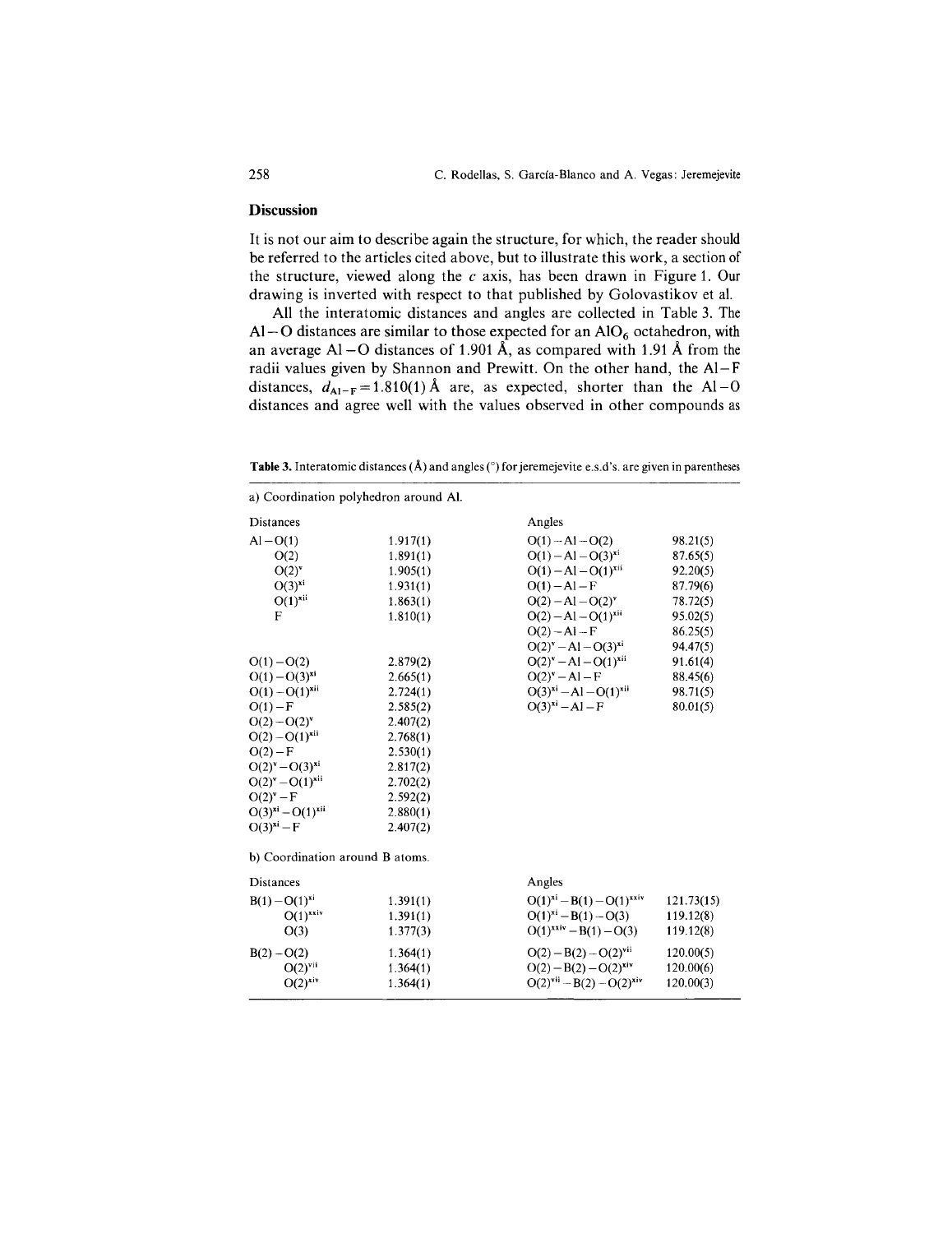|                                                           | c) Coordination around $O$ and $F$ atoms.                                                                                                                                |                                                                                        |                                                                                                                                                     |
|-----------------------------------------------------------|--------------------------------------------------------------------------------------------------------------------------------------------------------------------------|----------------------------------------------------------------------------------------|-----------------------------------------------------------------------------------------------------------------------------------------------------|
| <b>Distances</b>                                          |                                                                                                                                                                          | Angles                                                                                 |                                                                                                                                                     |
| $O(1) - Al$<br>Alxviii<br>$B(1)^{x}$ vii                  | 1.917(1)<br>1.863(1)<br>1.391(1)                                                                                                                                         | $AI - O(1) - B(1)^{xvi}$<br>$AI - O(1) - Alxviii$<br>$B(1)^{xvii} - O(1) - Al^{xviii}$ | 123.24(11)<br>115.62(6)<br>120.19(12)                                                                                                               |
| $O(2) - Al$<br>Al <sup>v</sup><br>B(2)                    | 1.891(1)<br>1.905(1)<br>1.364(1)                                                                                                                                         | $Al - O(2) - B(2)$<br>$Al - O(2) - Alv$<br>$B(2) - O(2) - Al^{\gamma}$                 | 125.48(10)<br>101.28(5)<br>124.98(7)                                                                                                                |
| $O(3) - Al^{xvii}$<br>Alxxviii<br>B(1)                    | 1.931(1)<br>1.931(1)<br>1.377(3)                                                                                                                                         | $Alxvii - O(3) - Alxxviii$<br>$B(1) - O(3) - Alxxviii$<br>$B(1) - O(3) - Al^{xvii}$    | 95.33(8)<br>131.43(4)<br>131.43(4)                                                                                                                  |
| F<br>$-A1$<br>$A1^{xxii}$                                 | 1.810(1)<br>1.810(1)                                                                                                                                                     | $AI = F = A1$ <sup>xxii</sup>                                                          | 104.17(6)                                                                                                                                           |
| Symmetry code:                                            |                                                                                                                                                                          |                                                                                        |                                                                                                                                                     |
| Ŀ<br>IV:<br>V:<br>VII:<br>VIII:<br>XI:<br>$XII$ :<br>XIV: | $x, y, 1+z$<br>$1-x, -\nu, 1-z$<br>$1-x, -v, -z$<br>$1-x+y$ , $1-x$ , z<br>$1 - y$ , $x - y$ , $1 - z$<br>$\nu, -x + y, 1 - z$<br>$y, -x+y, -z$<br>$1 - v$ , $x - v$ , z | XV:<br>XVII:<br>XVIII:<br>XXI:<br>XXII:<br>XXIV:<br>XXVIII:                            | $1-x+y$ , $1-x$ , $z-1$<br>$x-y$ , $x$ , $1-z$<br>$x-y, x, -z$<br>$1-x, -\nu, 1/2+z$<br>$x, y, 1/2-z$<br>$y, -x, 1/2 + z$<br>$x - y$ , x, $1/2 + z$ |

**Table** 3. (Continued)

**Table 4.** Cation-cation distances (A) for jeremejevite. The e.s.d's are 0.001 A. The symmetry code is the same as in Table 3

|                     | $Al - Alx$ | 3.200              |       |
|---------------------|------------|--------------------|-------|
| Mean value          | 2.926      | Mean value         | 2.907 |
| $A^{1xxi}$          | 3.024      | $Al^{xy}$          | 2.910 |
| Al <sup>xiv</sup>   | 3.024      | Al <sub>viii</sub> | 2.910 |
| $Al^{xx}$           | 2.922      | Al <sup>iv</sup>   | 2.910 |
| Al <sup>ix</sup>    | 2.922      | Al <sup>v</sup>    | 2.903 |
| Al <sup>xviii</sup> | 2.831      | $Al^{xi}$          | 2.903 |
| $B(1) - Al^{i}$     | 2.831      | $B(2) - Al$        | 2.903 |

AlF<sub>3</sub>  $H_2O$  ( $d_{Al-F}$ =1.805 Å) (Chandross, 1964) and AlF<sub>3</sub>( $d_{Al-F}$ =1.79 Å) (Hanic et al., 1962). This fact also supported the substitution of O by F during the least-squares refinement.

The two crystallographycally independent  $BO<sub>3</sub>$  triangles show differences in their geometry. The  $B(2)O_3$  group, situated in the three-fold axis (see